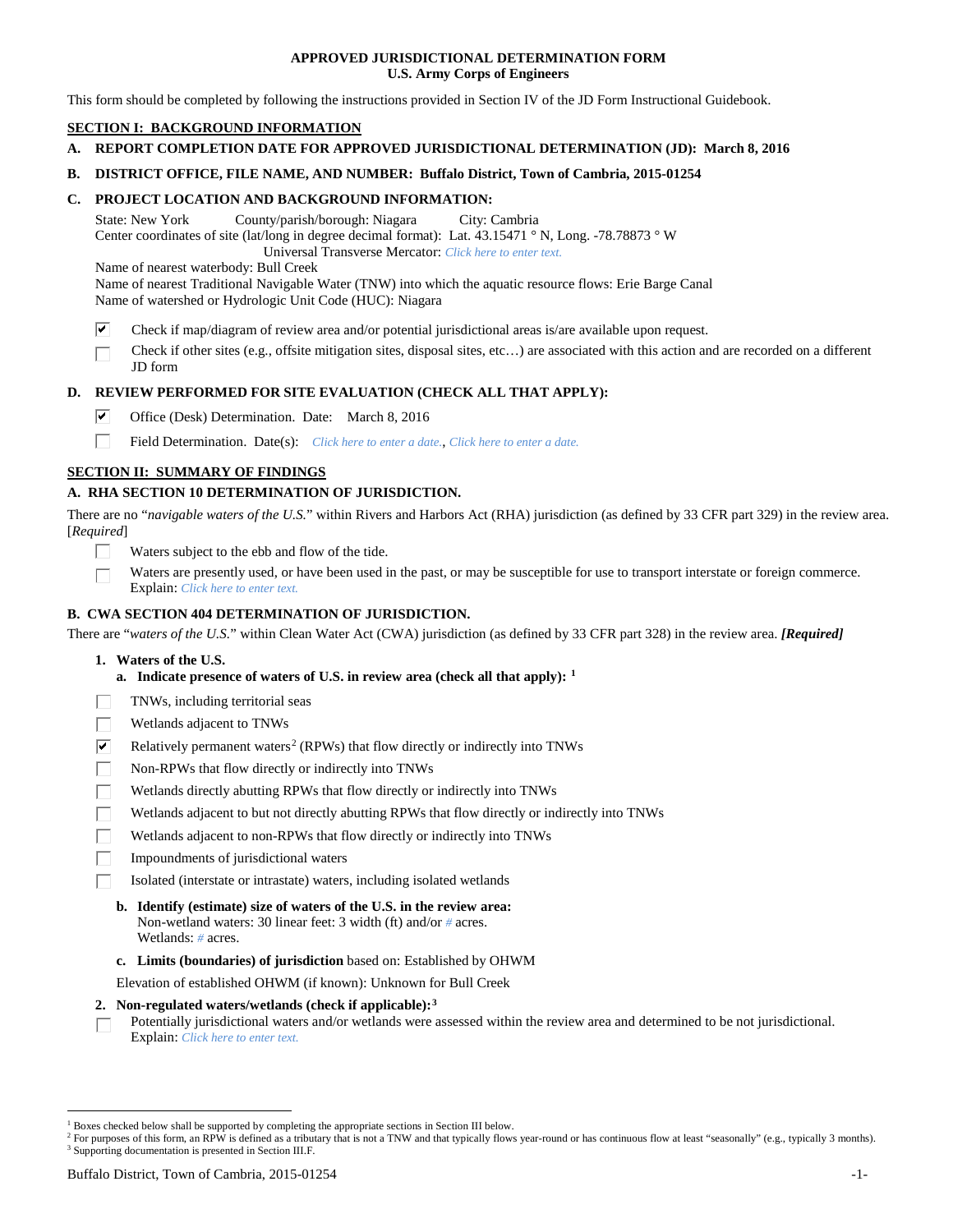## **SECTION III: CWA ANALYSIS**

## **A. TNWs AND WETLANDS ADJACENT TO TNWs**

**The agencies will assert jurisdiction over TNWs and wetlands adjacent to TNWs. If the aquatic resource is a TNW, complete Section III.A.1 and Section III.D.1. only; if the aquatic resource is a wetland adjacent to a TNW, complete Sections III.A.1 and 2 and Section III.D.1.; otherwise, see Section III.B below**.

- **1. TNW**  Identify TNW: *Click here to enter text.*
	- Summarize rationale supporting determination: *Click here to enter text.*
- **2. Wetland adjacent to TNW** Summarize rationale supporting conclusion that wetland is "adjacent": *Click here to enter text.*

## **B. CHARACTERISTICS OF TRIBUTARY (THAT IS NOT A TNW) AND ITS ADJACENT WETLANDS (IF ANY):**

**This section summarizes information regarding characteristics of the tributary and its adjacent wetlands, if any, and it helps determine whether or not the standards for jurisdiction established under Rapanos have been met.** 

**The agencies will assert jurisdiction over non-navigable tributaries of TNWs where the tributaries are "relatively permanent waters" (RPWs), i.e. tributaries that typically flow year-round or have continuous flow at least seasonally (e.g., typically 3 months). A wetland that directly abuts an RPW is also jurisdictional. If the aquatic resource is not a TNW, but has year-round (perennial) flow, skip to Section III.D.2. If the aquatic resource is a wetland directly abutting a tributary with perennial flow, skip to Section III.D.4.**

**A wetland that is adjacent to but that does not directly abut an RPW requires a significant nexus evaluation. Corps districts and EPA regions will include in the record any available information that documents the existence of a significant nexus between a relatively permanent tributary that is not perennial (and its adjacent wetlands if any) and a traditional navigable water, even though a significant nexus finding is not required as a matter of law.**

**If the waterbody[4](#page-1-0) is not an RPW, or a wetland directly abutting an RPW, a JD will require additional data to determine if the waterbody has a significant nexus with a TNW. If the tributary has adjacent wetlands, the significant nexus evaluation must consider the tributary in combination with all of its adjacent wetlands. This significant nexus evaluation that combines, for analytical purposes, the tributary and all of its adjacent wetlands is used whether the review area identified in the JD request is the tributary, or its adjacent wetlands, or both. If the JD covers a tributary with adjacent wetlands, complete Section III.B.1 for the tributary, Section III.B.2 for any onsite wetlands, and Section III.B.3 for all wetlands adjacent to that tributary, both onsite and offsite. The determination whether a significant nexus exists is determined in Section III.C below.**

**1. Characteristics of non-TNWs that flow directly or indirectly into TNW**

**(i) General Area Conditions:**

Watershed size: *# Choose an item.* Drainage area: *# Choose an item.*

Average annual rainfall: *#* inches Average annual snowfall: *#* inches

## **(ii) Physical Characteristics:**

- (a) Relationship with TNW:
	- $\Box$  Tributary flows directly into TNW.

Tributary flows through *Choose an item.* tributaries before entering TNW.

| Project waters are <i>Choose an item</i> , river miles from TNW.                      |  |
|---------------------------------------------------------------------------------------|--|
| Project waters are <i>Choose an item</i> , river miles from RPW.                      |  |
| Project waters are <i>Choose an item.</i> aerial (straight) miles from TNW.           |  |
| Project waters are <i>Choose an item.</i> aerial (straight) miles from RPW.           |  |
| Project waters cross or serve as state boundaries. Explain: Click here to enter text. |  |

Identify flow route to TNW[5:](#page-1-1) *Click here to enter text.* Tributary stream order, if known: *Click here to enter text.*

(b) General Tributary Characteristics (check all that apply):

**Tributary** is:  $\Box$  Natural

- Artificial (man-made). Explain: *Click here to enter text.*
- Manipulated (man-altered). Explain: *Click here to enter text.*

<span id="page-1-1"></span><span id="page-1-0"></span><sup>&</sup>lt;sup>4</sup> Note that the Instructional Guidebook contains additional information regarding swales, ditches, washes, and erosional features generally and in the arid West. <sup>5</sup> Flow route can be described by identifying, e.g., tributary a, which flows through the review area, to flow into tributary b, which then flows into TNW.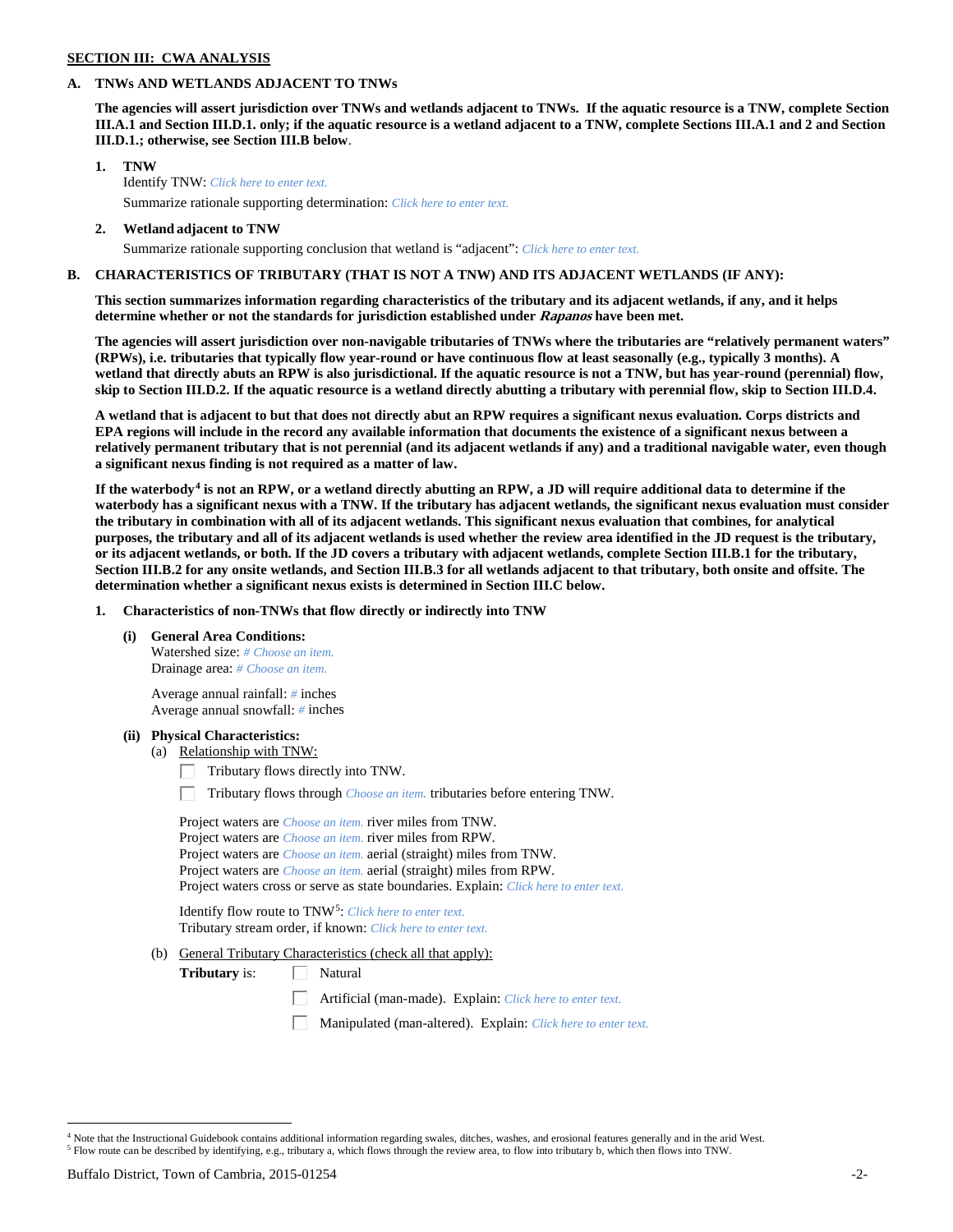| Tributary properties with respect to top of bank (estimate):<br>Average width: # feet<br>Average depth: $#$ feet<br>Average side slopes: Choose an item.                                                                                                                                                                                                                                                                                                                                                                                                                                                                                                                                                                     |
|------------------------------------------------------------------------------------------------------------------------------------------------------------------------------------------------------------------------------------------------------------------------------------------------------------------------------------------------------------------------------------------------------------------------------------------------------------------------------------------------------------------------------------------------------------------------------------------------------------------------------------------------------------------------------------------------------------------------------|
| Primary tributary substrate composition (check all that apply):<br>Silts<br>Sands<br>Concrete<br>Cobbles<br>Gravel<br>Muck<br>Bedrock<br>Vegetation. Type/% cover: Click here to enter text.<br>L.<br>Other. Explain: Click here to enter text.                                                                                                                                                                                                                                                                                                                                                                                                                                                                              |
| Tributary condition/stability [e.g., highly eroding, sloughing banks]. Explain: Click here to enter text.<br>Presence of run/riffle/pool complexes. Explain: Click here to enter text.<br>Tributary geometry: Choose an item.<br>Tributary gradient (approximate average slope): #%                                                                                                                                                                                                                                                                                                                                                                                                                                          |
| $(c)$ Flow:<br>Tributary provides for: Choose an item.<br>Estimate average number of flow events in review area/year: Choose an item.<br>Describe flow regime: Click here to enter text.<br>Other information on duration and volume: Click here to enter text.                                                                                                                                                                                                                                                                                                                                                                                                                                                              |
| <b>Surface flow is:</b> Choose an item. <b>Characteristics:</b> Click here to enter text.                                                                                                                                                                                                                                                                                                                                                                                                                                                                                                                                                                                                                                    |
| Subsurface flow: Choose an item. Explain findings: Click here to enter text.<br>Dye (or other) test performed: Click here to enter text.                                                                                                                                                                                                                                                                                                                                                                                                                                                                                                                                                                                     |
| Tributary has (check all that apply):<br>Bed and banks<br>OHWM <sup>6</sup> (check all indicators that apply):<br>clear, natural line impressed on the bank $\Box$<br>the presence of litter and debris<br>changes in the character of soil<br>destruction of terrestrial vegetation<br>the presence of wrack line<br>shelving<br>vegetation matted down, bent, or absent<br>sediment sorting<br>leaf litter disturbed or washed away<br>scour<br>sediment deposition<br>multiple observed or predicted flow events<br>water staining<br>abrupt change in plant community Click here to enter text.<br>other (list): Click here to enter text.<br>$\Box$ Discontinuous OHWM. <sup>7</sup> Explain: Click here to enter text. |
| If factors other than the OHWM were used to determine lateral extent of CWA jurisdiction (check all that apply):<br>High Tide Line indicated by:<br>Mean High Water Mark indicated by:<br>L<br>oil or scum line along shore objects<br>survey to available datum;<br>fine shell or debris deposits (foreshore)<br>physical markings;<br>physical markings/characteristics<br>vegetation lines/changes in vegetation types.<br>tidal gauges<br>other (list): Click here to enter text.                                                                                                                                                                                                                                        |
| (iii) Chemical Characteristics:                                                                                                                                                                                                                                                                                                                                                                                                                                                                                                                                                                                                                                                                                              |

Characterize tributary (e.g., water color is clear, discolored, oily film; water quality; general watershed characteristics, etc.). Explain: *Click here to enter text.*

Identify specific pollutants, if known: *Click here to enter text.*

<span id="page-2-1"></span><span id="page-2-0"></span> <sup>6</sup> <sup>6</sup>A natural or man-made discontinuity in the OHWM does not necessarily sever jurisdiction (e.g., where the stream temporarily flows underground, or where the OHWM has been removed by development or agricultural practices). Where there is a break in the OHWM that is unrelated to the waterbody's flow regime (e.g., flow over a rock outcrop or through a culvert), the agencies will look for indicators of flow above and below the break. 7 Ibid.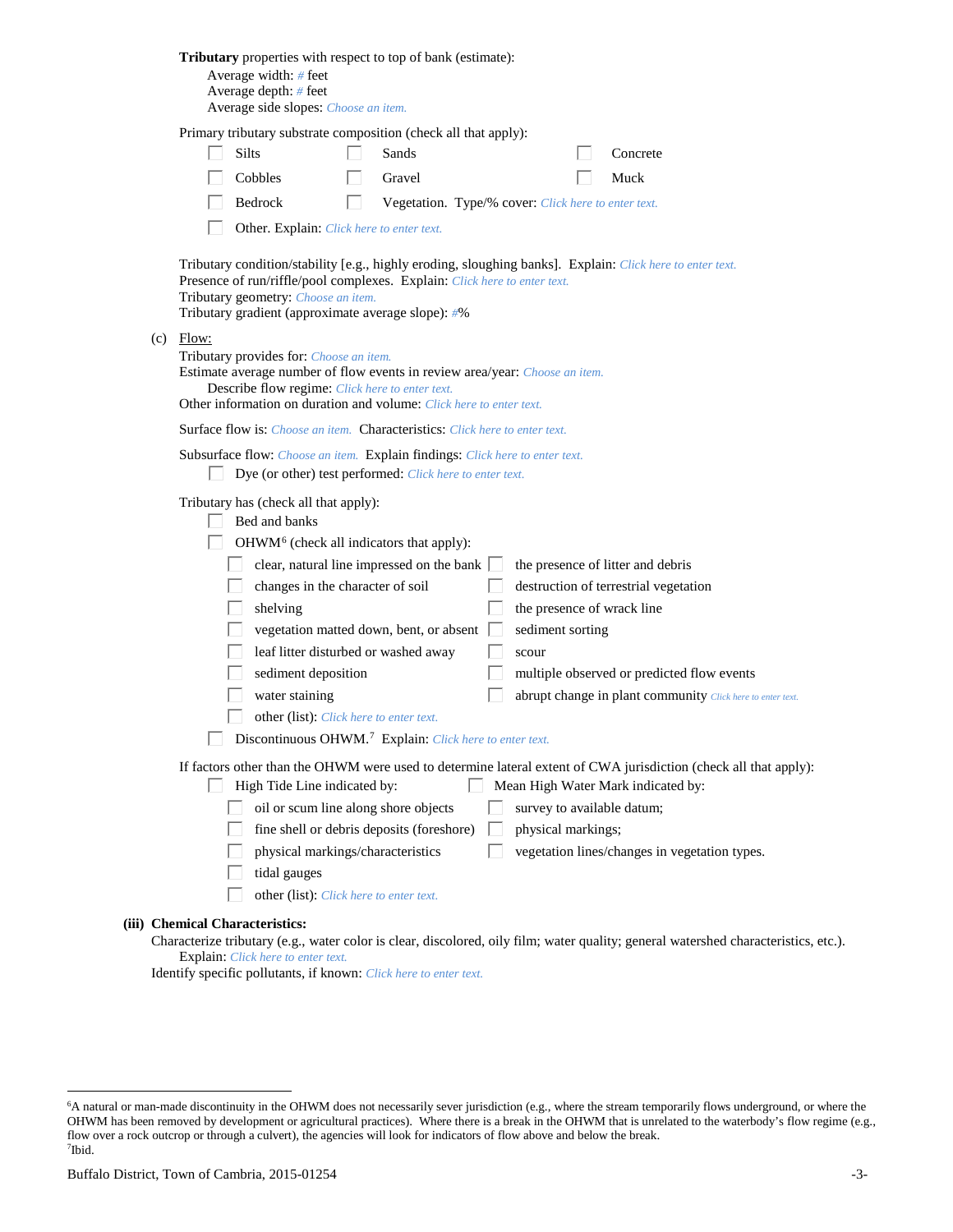## **(iv) Biological Characteristics. Channel supports (check all that apply):**

- Riparian corridor. Characteristics (type, average width): *Click here to enter text.*
- Wetland fringe. Characteristics: *Click here to enter text.*
- $\Box$  Habitat for:
	- Federally Listed species. Explain findings: *Click here to enter text.*
	- Fish/spawn areas. Explain findings: *Click here to enter text.*
	- Other environmentally-sensitive species. Explain findings: *Click here to enter text.*
	- $\Box$ Aquatic/wildlife diversity. Explain findings: *Click here to enter text.*

#### **2. Characteristics of wetlands adjacent to non-TNW that flow directly or indirectly into TNW**

#### **(i) Physical Characteristics:**

(a) General Wetland Characteristics: Properties: Wetland size: *#* acres Wetland type. Explain: *Click here to enter text.* Wetland quality. Explain: *Click here to enter text.* Project wetlands cross or serve as state boundaries. Explain: *Click here to enter text.*

(b) General Flow Relationship with Non-TNW:

Flow is: *Choose an item.* Explain: *Click here to enter text.*

Surface flow is: *Choose an item.* Characteristics: *Click here to enter text.*

Subsurface flow: *Choose an item.* Explain findings: *Click here to enter text.*

- Dye (or other) test performed: *Click here to enter text.*
- (c) Wetland Adjacency Determination with Non-TNW:
	- Directly abutting П.
	- П. Not directly abutting
		- П. Discrete wetland hydrologic connection. Explain: *Click here to enter text.*
		- П. Ecological connection. Explain: *Click here to enter text.*
		- П. Separated by berm/barrier. Explain: *Click here to enter text.*
- (d) Proximity (Relationship) to TNW

Project wetlands are *Choose an item.* river miles from TNW. Project waters are *Choose an item.* aerial (straight) miles from TNW. Flow is from: *Choose an item.* Estimate approximate location of wetland as within the *Choose an item.* floodplain.

#### **(ii) Chemical Characteristics:**

Characterize wetland system (e.g., water color is clear, brown, oil film on surface; water quality; general watershed characteristics; etc.). Explain: *Click here to enter text.*

Identify specific pollutants, if known: *Click here to enter text.*

#### **(iii) Biological Characteristics. Wetland supports (check all that apply):**

- Riparian buffer. Characteristics (type, average width): *Click here to enter text.*
	- Vegetation type/percent cover. Explain: *Click here to enter text.*
	- Habitat for:
		- Federally Listed species. Explain findings: *Click here to enter text*.
		- Fish/spawn areas. Explain findings: *Click here to enter text.*
		- Other environmentally-sensitive species. Explain findings: *Click here to enter text.*  $\Box$
		- $\Box$ Aquatic/wildlife diversity. Explain findings: *Click here to enter text.*

## **3. Characteristics of all wetlands adjacent to the tributary (if any)**

All wetland(s) being considered in the cumulative analysis: *Choose an item.* Approximately (*#*) acres in total are being considered in the cumulative analysis.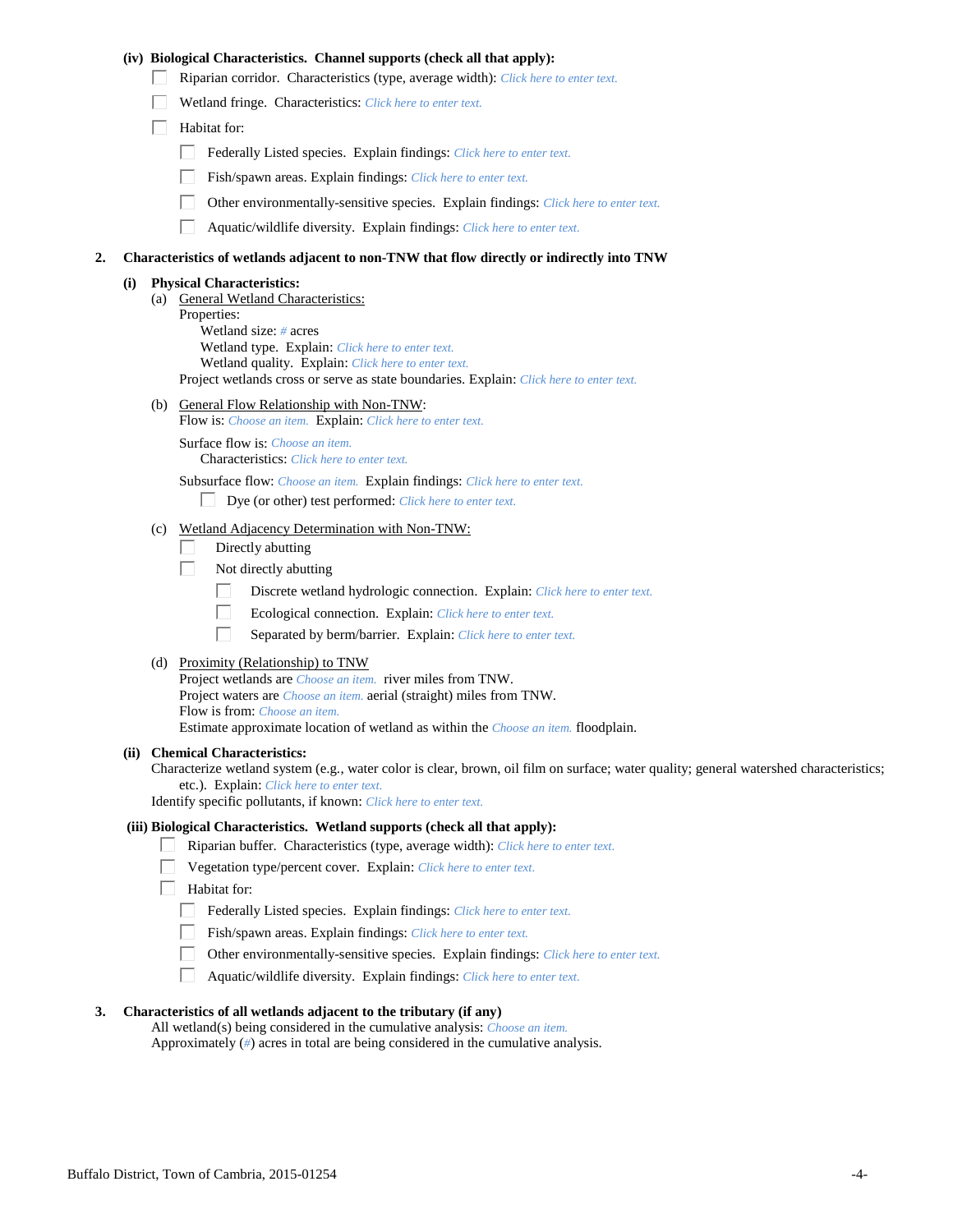For each wetland, specify the following:

| Directly abuts? $(Y/N)$ | Size (in acres) | Directly abuts? $(Y/N)$ | Size (in acres) |
|-------------------------|-----------------|-------------------------|-----------------|
| Y/N                     |                 |                         |                 |
| Y/N                     |                 | Y/N                     |                 |
| Y/N                     |                 | Y/N                     |                 |
| Y/N                     |                 | Y/N                     |                 |

Summarize overall biological, chemical and physical functions being performed: *Click here to enter text.*

## **C. SIGNIFICANT NEXUS DETERMINATION**

**A significant nexus analysis will assess the flow characteristics and functions of the tributary itself and the functions performed by any wetlands adjacent to the tributary to determine if they significantly affect the chemical, physical, and biological integrity of a TNW. For each of the following situations, a significant nexus exists if the tributary, in combination with all of its adjacent wetlands, has more than a speculative or insubstantial effect on the chemical, physical and/or biological integrity of a TNW. Considerations when evaluating significant nexus include, but are not limited to the volume, duration, and frequency of the flow of water in the tributary and its proximity to a TNW, and the functions performed by the tributary and all its adjacent wetlands. It is not appropriate to determine significant nexus based solely on any specific threshold of distance (e.g. between a tributary and its adjacent wetland or between a tributary and the TNW). Similarly, the fact an adjacent wetland lies within or outside of a floodplain is not solely determinative of significant nexus.** 

#### **Draw connections between the features documented and the effects on the TNW, as identified in the** *Rapanos* **Guidance and discussed in the Instructional Guidebook. Factors to consider include, for example:**

- Does the tributary, in combination with its adjacent wetlands (if any), have the capacity to carry pollutants or flood waters to TNWs, or to reduce the amount of pollutants or flood waters reaching a TNW?
- Does the tributary, in combination with its adjacent wetlands (if any), provide habitat and lifecycle support functions for fish and other species, such as feeding, nesting, spawning, or rearing young for species that are present in the TNW?
- Does the tributary, in combination with its adjacent wetlands (if any), have the capacity to transfer nutrients and organic carbon that support downstream foodwebs?
- Does the tributary, in combination with its adjacent wetlands (if any), have other relationships to the physical, chemical, or biological integrity of the TNW?

#### *Note: the above list of considerations is not inclusive and other functions observed or known to occur should be documented below:*

- **1. Significant nexus findings for non-RPW that has no adjacent wetlands and flows directly or indirectly into TNWs.** Explain findings of presence or absence of significant nexus below, based on the tributary itself, then go to Section III.D: *Click here to enter text.*
- **2. Significant nexus findings for non-RPW and its adjacent wetlands, where the non-RPW flows directly or indirectly into TNWs.**  Explain findings of presence or absence of significant nexus below, based on the tributary in combination with all of its adjacent wetlands, then go to Section III.D: *Click here to enter text.*
- **3. Significant nexus findings for wetlands adjacent to an RPW but that do not directly abut the RPW.** Explain findings of presence or absence of significant nexus below, based on the tributary in combination with all of its adjacent wetlands, then go to Section III.D: *Click here to enter text.*

## **D. DETERMINATIONS OF JURISDICTIONAL FINDINGS. THE SUBJECT WATERS/WETLANDS ARE (CHECK ALL THAT APPLY):**

- **1. TNWs and Adjacent Wetlands.** Check all that apply and provide size estimates in review area:
	- TNWs: *#* linear feet *#* width (ft), Or, *#* acres.
	- $\Box$ Wetlands adjacent to TNWs: *#* acres.

#### **2. RPWs that flow directly or indirectly into TNWs.**

- $\triangledown$  Tributaries of TNWs where tributaries typically flow year-round are jurisdictional. Provide data and rationale indicating that tributary is perennial: Bull Creek shows up as a perennial waterway on the Cambria, New York, USGS Quadrangle Map. Bull Creek flows into the Erie Barge Canal, which is a Traditional Navigable Waterway.
- Tributaries of TNW where tributaries have continuous flow "seasonally" (e.g., typically three months each year) are jurisdictional. П. Data supporting this conclusion is provided at Section III.B. Provide rationale indicating that tributary flows seasonally: *Click here to enter text.*.

Provide estimates for jurisdictional waters in the review area (check all that apply):

- Tributary waters: 30 linear feet 3 width (ft).
- Other non-wetland waters: *#* acres.

Identify type(s) of waters: *Click here to enter text.*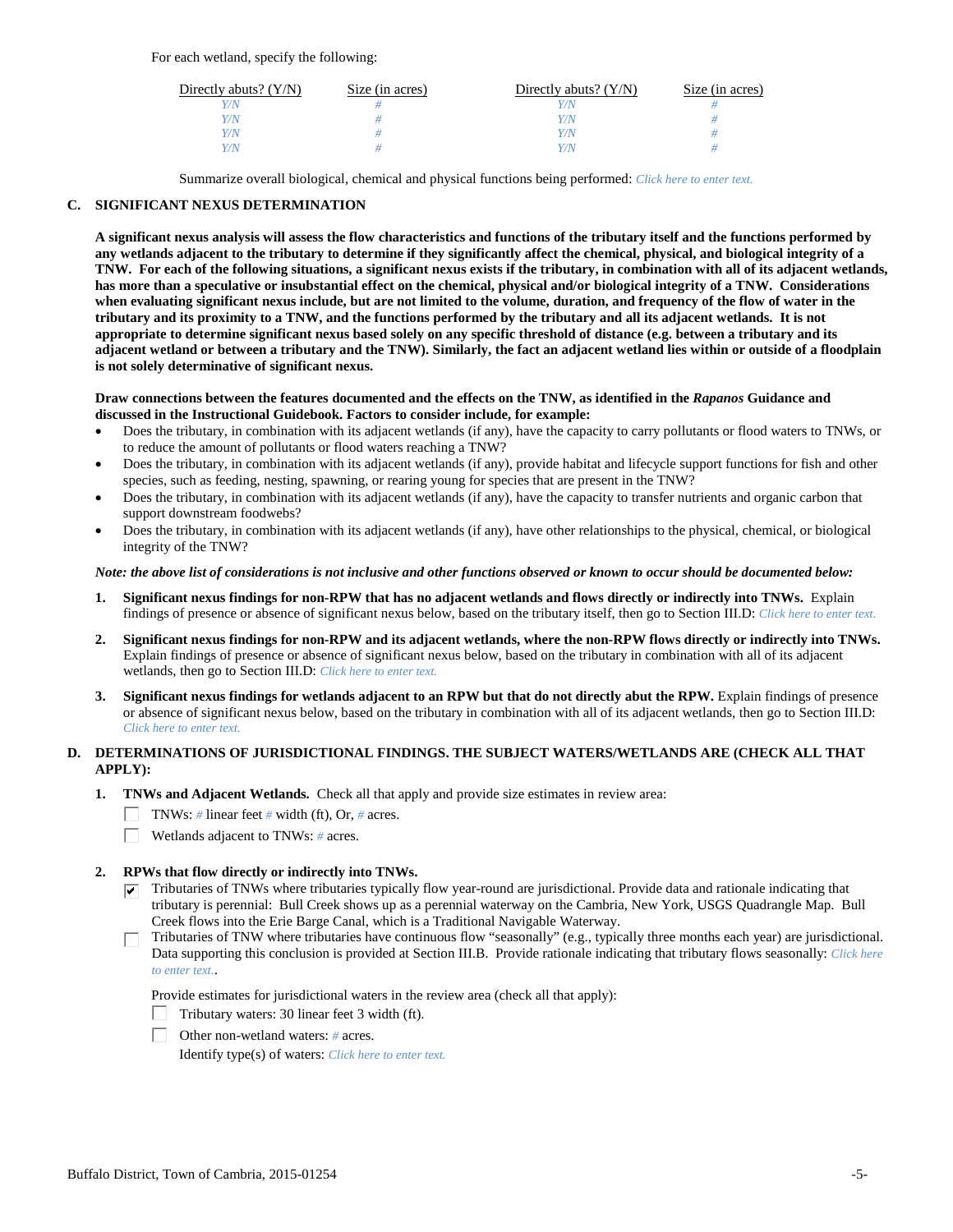## **3. Non-RPWs[8](#page-5-0) that flow directly or indirectly into TNWs.**

Waterbody that is not a TNW or an RPW, but flows directly or indirectly into a TNW, and it has a significant nexus with a TNW is jurisdictional. Data supporting this conclusion is provided at Section III.C.

Provide estimates for jurisdictional waters within the review area (check all that apply):

- Tributary waters: *#* linear feet *#* width (ft).  $\mathbf{L}$
- Other non-wetland waters: *#* acres.
	- Identify type(s) of waters: *Click here to enter text.*

## **4. Wetlands directly abutting an RPW that flow directly or indirectly into TNWs.**

- ГT. Wetlands directly abut RPW and thus are jurisdictional as adjacent wetlands.
	- Wetlands directly abutting an RPW where tributaries typically flow year-round. Provide data and rationale indicating that tributary is perennial in Section III.D.2, above. Provide rationale indicating that wetland is directly abutting an RPW: *Click here to enter text.*

Wetlands directly abutting an RPW where tributaries typically flow "seasonally." Provide data indicating that tributary is seasonal in Section III.B and rationale in Section III.D.2, above. Provide rationale indicating that wetland is directly abutting an RPW: *Click here to enter text.*

Provide acreage estimates for jurisdictional wetlands in the review area: *#* acres.

#### **5. Wetlands adjacent to but not directly abutting an RPW that flow directly or indirectly into TNWs.**

Wetlands that do not directly abut an RPW, but when considered in combination with the tributary to which they are П adjacent and with similarly situated adjacent wetlands, have a significant nexus with a TNW are jurisidictional. Data supporting this conclusion is provided at Section III.C.

Provide acreage estimates for jurisdictional wetlands in the review area: *#* acres.

#### **6. Wetlands adjacent to non-RPWs that flow directly or indirectly into TNWs.**

Wetlands adjacent to such waters, and have when considered in combination with the tributary to which they are adjacent П and with similarly situated adjacent wetlands, have a significant nexus with a TNW are jurisdictional. Data supporting this conclusion is provided at Section III.C.

Provide estimates for jurisdictional wetlands in the review area: *#* acres.

## **7. Impoundments of jurisdictional waters. [9](#page-5-1)**

As a general rule, the impoundment of a jurisdictional tributary remains jurisdictional.

- Demonstrate that impoundment was created from "waters of the U.S.," or
- Demonstrate that water meets the criteria for one of the categories presented above (1-6), or
- Demonstrate that water is isolated with a nexus to commerce (see E below). Г

## **E. ISOLATED [INTERSTATE OR INTRA-STATE] WATERS, INCLUDING ISOLATED WETLANDS, THE USE, DEGRADATION OR DESTRUCTION OF WHICH COULD AFFECT INTERSTATE COMMERCE, INCLUDING ANY SUCH WATERS (CHECK ALL THAT APPLY):[10](#page-5-2)**

- L. which are or could be used by interstate or foreign travelers for recreational or other purposes.
- from which fish or shellfish are or could be taken and sold in interstate or foreign commerce.
- which are or could be used for industrial purposes by industries in interstate commerce. П.
- Г Interstate isolated waters.Explain: *Click here to enter text.*
- п Other factors.Explain: *Click here to enter text.*

#### **Identify water body and summarize rationale supporting determination:** *Click here to enter text.*

Provide estimates for jurisdictional waters in the review area (check all that apply):

- Tributary waters: *#* linear feet *#* width (ft).
- Other non-wetland waters: *#* acres.

Identify type(s) of waters: *Click here to enter text.*

Wetlands: *#* acres.

<span id="page-5-0"></span> $\frac{1}{8}$ See Footnote # 3.

<sup>&</sup>lt;sup>9</sup> To complete the analysis refer to the key in Section III.D.6 of the Instructional Guidebook.

<span id="page-5-2"></span><span id="page-5-1"></span><sup>&</sup>lt;sup>10</sup> Prior to asserting or declining CWA jurisdiction based solely on this category, Corps Districts will elevate the action to Corps and EPA HQ for review consistent with the process described in the Corps/EPA *Memorandum Regarding CWA Act Jurisdiction Following Rapanos.*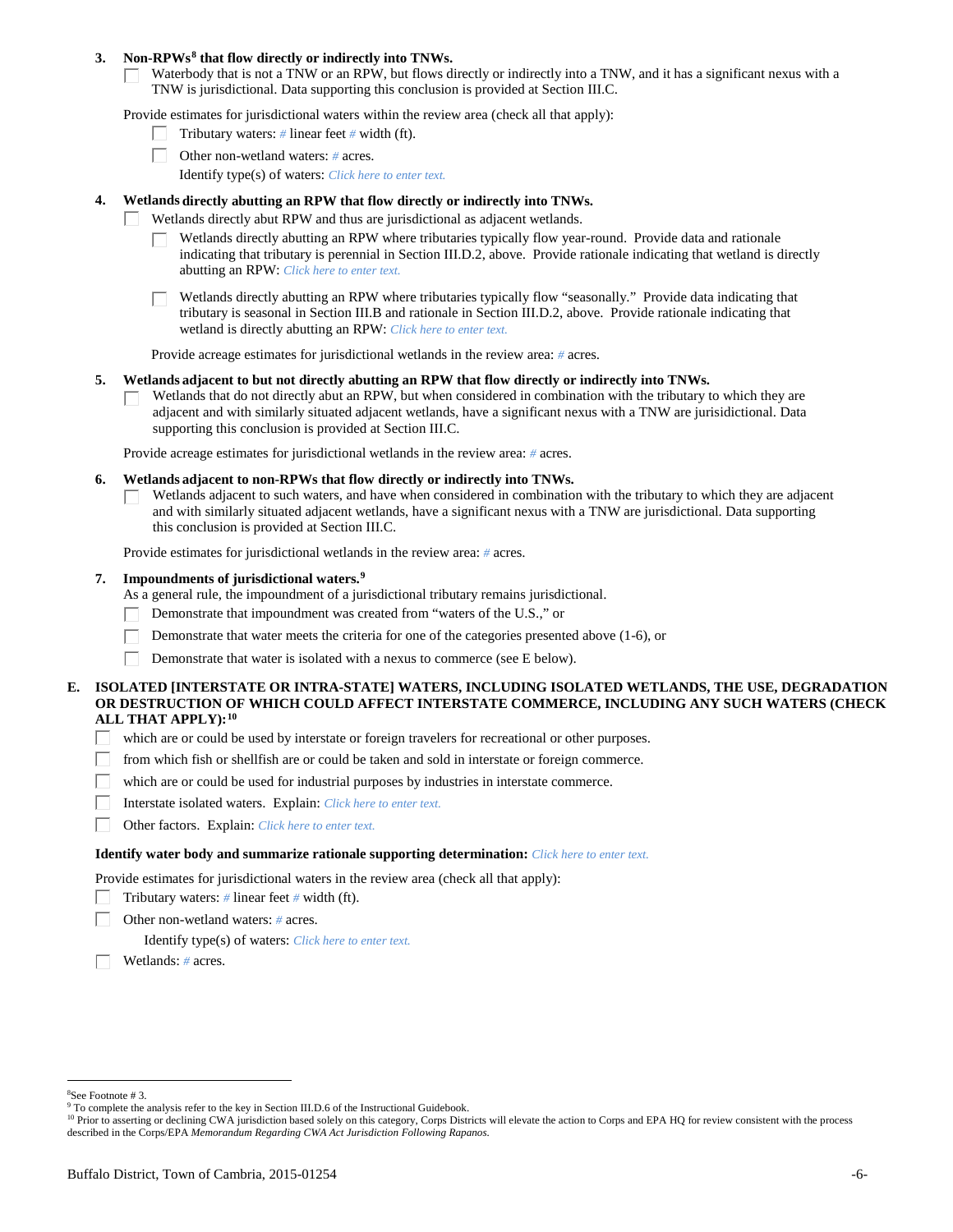| Е. |   | NON-JURISDICTIONAL WATERS, INCLUDING WETLANDS (CHECK ALL THAT APPLY):                                                                                                                                                                                                                                                     |
|----|---|---------------------------------------------------------------------------------------------------------------------------------------------------------------------------------------------------------------------------------------------------------------------------------------------------------------------------|
|    |   | If potential wetlands were assessed within the review area, these areas did not meet the criteria in the 1987 Corps of Engineers<br>Wetland Delineation Manual and/or appropriate Regional Supplements.                                                                                                                   |
|    | L | Review area included isolated waters with no substantial nexus to interstate (or foreign) commerce.                                                                                                                                                                                                                       |
|    |   | Prior to the Jan 2001 Supreme Court decision in "SWANCC," the review area would have been regulated based solely on the<br>"Migratory Bird Rule" (MBR).                                                                                                                                                                   |
|    | Ш | Waters do not meet the "Significant Nexus" standard, where such a finding is required for jurisdiction. Explain: Click here to enter text.                                                                                                                                                                                |
|    | П | Other: (explain, if not covered above): Click here to enter text.                                                                                                                                                                                                                                                         |
|    |   | Provide acreage estimates for non-jurisdictional waters in the review area, where the sole potential basis of jurisdiction is the MBR factors<br>(i.e., presence of migratory birds, presence of endangered species, use of water for irrigated agriculture), using best professional judgment<br>(check all that apply): |
|    |   | Non-wetland waters (i.e., rivers, streams): # linear feet # width (ft).                                                                                                                                                                                                                                                   |
|    |   | Lakes/ponds: $# \, \text{acres.}$                                                                                                                                                                                                                                                                                         |
|    |   | Other non-wetland waters: # acres. List type of aquatic resource: Click here to enter text                                                                                                                                                                                                                                |
|    |   | Wetlands: # acres.                                                                                                                                                                                                                                                                                                        |
|    |   | Provide acreage estimates for non-jurisdictional waters in the review area that do not meet the "Significant Nexus" standard, where such a<br>finding is required for jurisdiction (check all that apply):                                                                                                                |
|    |   | Non-wetland waters (i.e., rivers, streams): $\#$ linear feet $\#$ width (ft).                                                                                                                                                                                                                                             |
|    |   | Lakes/ponds: $# \, \text{acres.}$                                                                                                                                                                                                                                                                                         |
|    |   | Other non-wetland waters: # acres. List type of aquatic resource: Click here to enter text                                                                                                                                                                                                                                |
|    |   | Wetlands: # acres.                                                                                                                                                                                                                                                                                                        |
|    |   | <b>SECTION IV: DATA SOURCES.</b>                                                                                                                                                                                                                                                                                          |
|    |   | A. SUPPORTING DATA. Data reviewed for JD (check all that apply - checked items shall be included in case file and, where checked and                                                                                                                                                                                      |
|    |   | requested, appropriately reference sources below):<br>Maps, plans, plots or plat submitted by or on behalf of the applicant/consultant: Location Map Supplied by the Applicant.                                                                                                                                           |
|    |   | Data sheets prepared/submitted by or on behalf of the applicant/consultant.                                                                                                                                                                                                                                               |
|    |   | Office concurs with data sheets/delineation report.                                                                                                                                                                                                                                                                       |
|    |   | Office does not concur with data sheets/delineation report.                                                                                                                                                                                                                                                               |
|    |   | Data sheets prepared by the Corps: Click here to enter text.                                                                                                                                                                                                                                                              |
|    |   | Corps navigable waters' study: Click here to enter text.                                                                                                                                                                                                                                                                  |
|    |   | U.S. Geological Survey Hydrologic Atlas: Click here to enter text.                                                                                                                                                                                                                                                        |
|    |   | USGS NHD data.                                                                                                                                                                                                                                                                                                            |
|    |   | USGS 8 and 12 digit HUC maps.                                                                                                                                                                                                                                                                                             |
|    | ⊮ | U.S. Geological Survey map(s). Cite scale & quad name: Cambria, New York, USGS Quadrangle Map, Scale is 1:24,000.                                                                                                                                                                                                         |
|    |   | USDA Natural Resources Conservation Service Soil Survey. Citation: Click here to enter text.                                                                                                                                                                                                                              |
|    |   | National wetlands inventory map(s). Cite name: Click here to enter text.                                                                                                                                                                                                                                                  |
|    |   | State/Local wetland inventory map(s): Click here to enter text.                                                                                                                                                                                                                                                           |
|    |   | FEMA/FIRM maps: Click here to enter text.                                                                                                                                                                                                                                                                                 |
|    |   | 100-year Floodplain Elevation is: Click here to enter text. (National Geodetic Vertical Datum of 1929)                                                                                                                                                                                                                    |
|    | ⊽ | Photographs: $\Box$<br>Aerial (Name & Date): Click here to enter text.                                                                                                                                                                                                                                                    |
|    |   | Other (Name & Date): Ground Level Photographs Supplied by the Applicant.<br>or $\overline{\mathbf{v}}$                                                                                                                                                                                                                    |
|    |   | Previous determination(s). File no. and date of response letter: Click here to enter text.                                                                                                                                                                                                                                |
|    |   | Applicable/supporting case law: Click here to enter text.                                                                                                                                                                                                                                                                 |
|    |   | Applicable/supporting scientific literature: Click here to enter text.                                                                                                                                                                                                                                                    |
|    |   | Other information (please specify): Click here to enter text.                                                                                                                                                                                                                                                             |
|    |   |                                                                                                                                                                                                                                                                                                                           |

# **B. ADDITIONAL COMMENTS TO SUPPORT JD:** *Click here to enter text.*